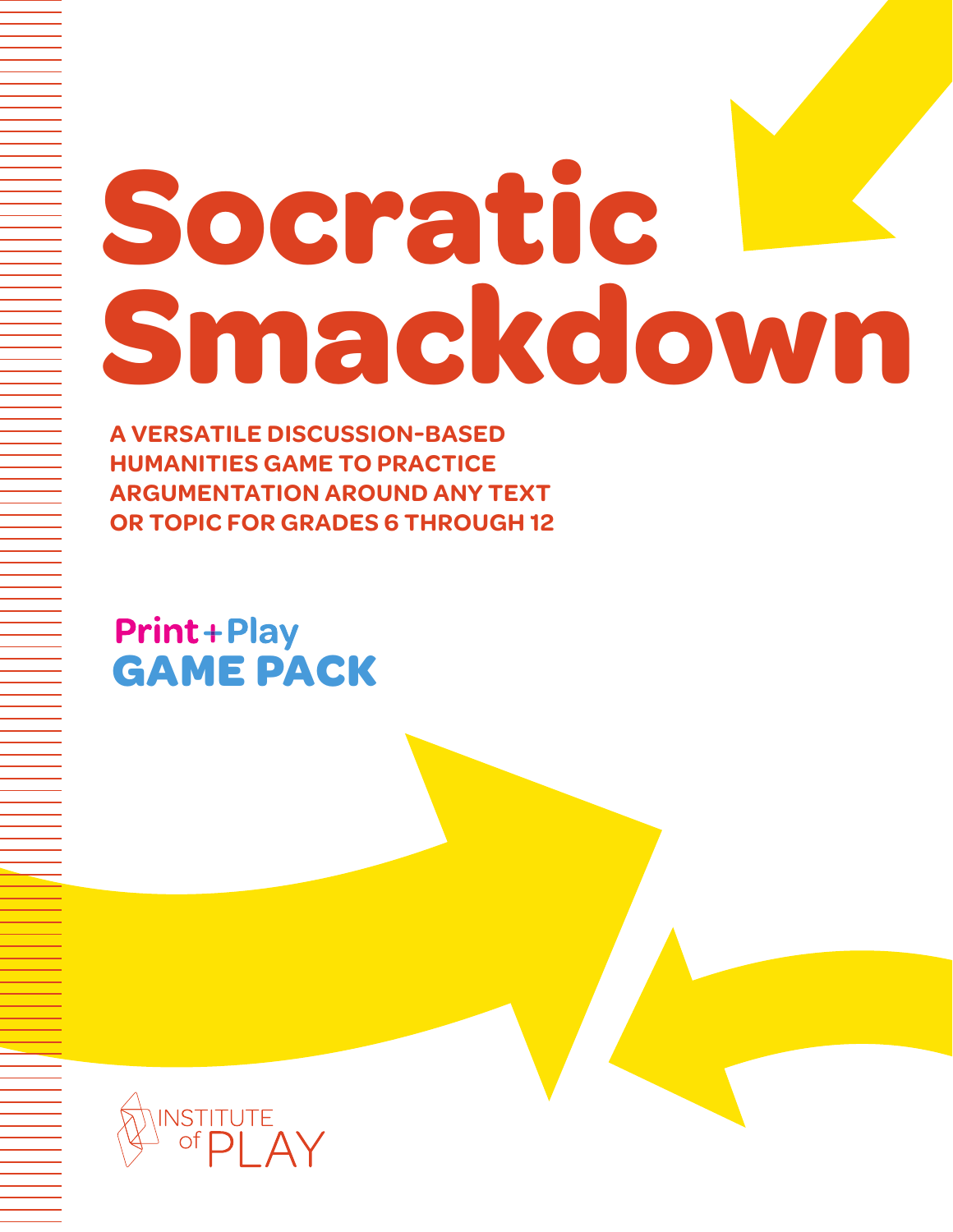Games are powerful learning tools. At Institute of Play, we've seen games engage students in exciting and empowering ways.

Since 2009, we've designed more than 80 classroom games, which have been prototyped and used by teachers at Quest schools (Quest to Learn in New York City and CICS ChicagoQuest in Chicago). And now, we can't wait to share our library of teacher-tested, student-approved games with you!

Game design is a continuous and collaborative process. We would value your feedback about our games after you play them with your students! Join our Google+ community to share your thoughts with us and other educators.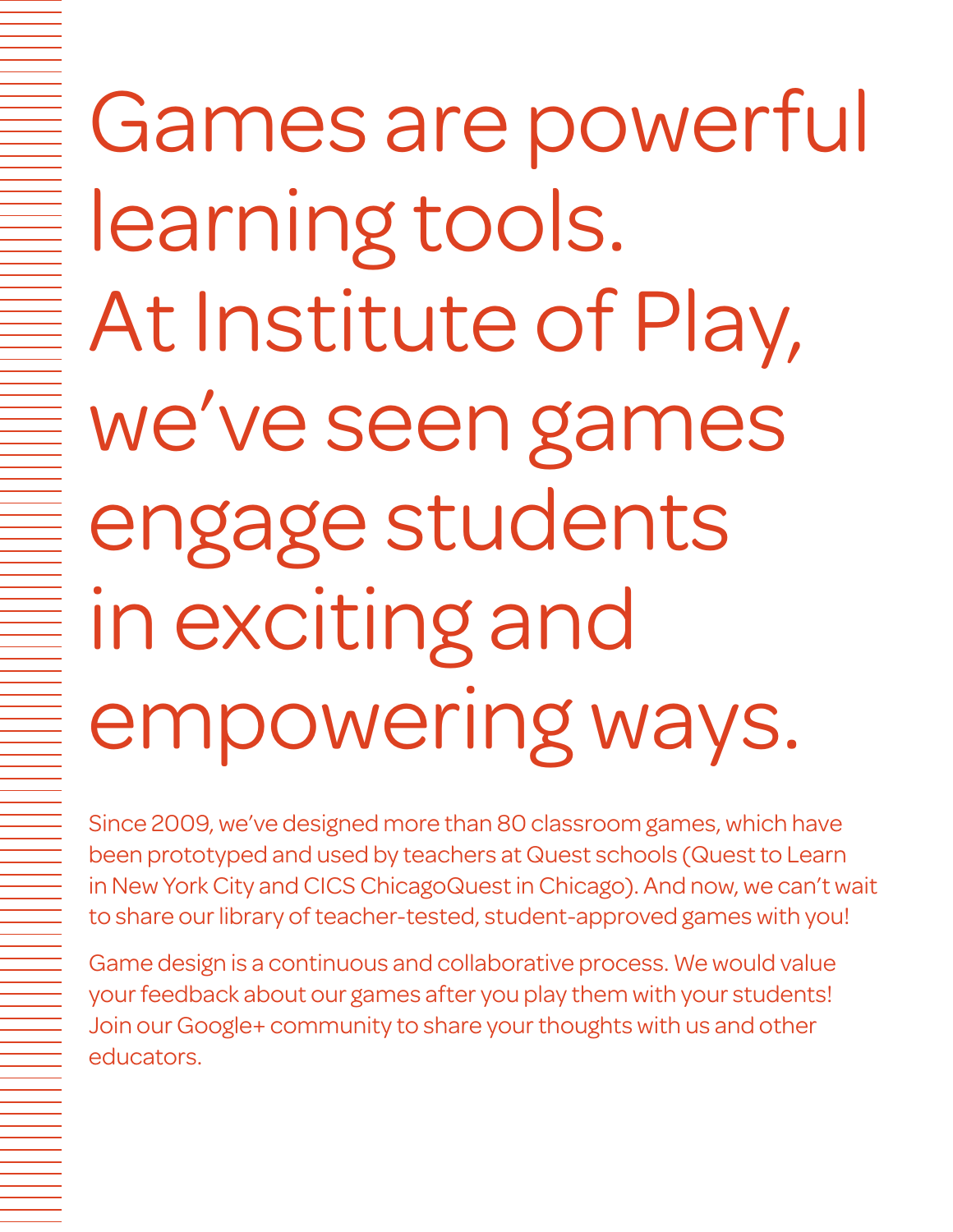# **GAME CONTENTS** WHAT IS IN THIS PACKET?

In collaboration with Quest teachers, Institute of Play developed this set of game materials and supporting resources for Socratic Smackdown. We invite you to explore this game pack to help you learn about the game in order to play it with your students.

PAGE

- 4 GAME BASICS
- **GAME PLAY**
- 10 STUDENT RESOURCES
- 13 TEACHER RESOURCES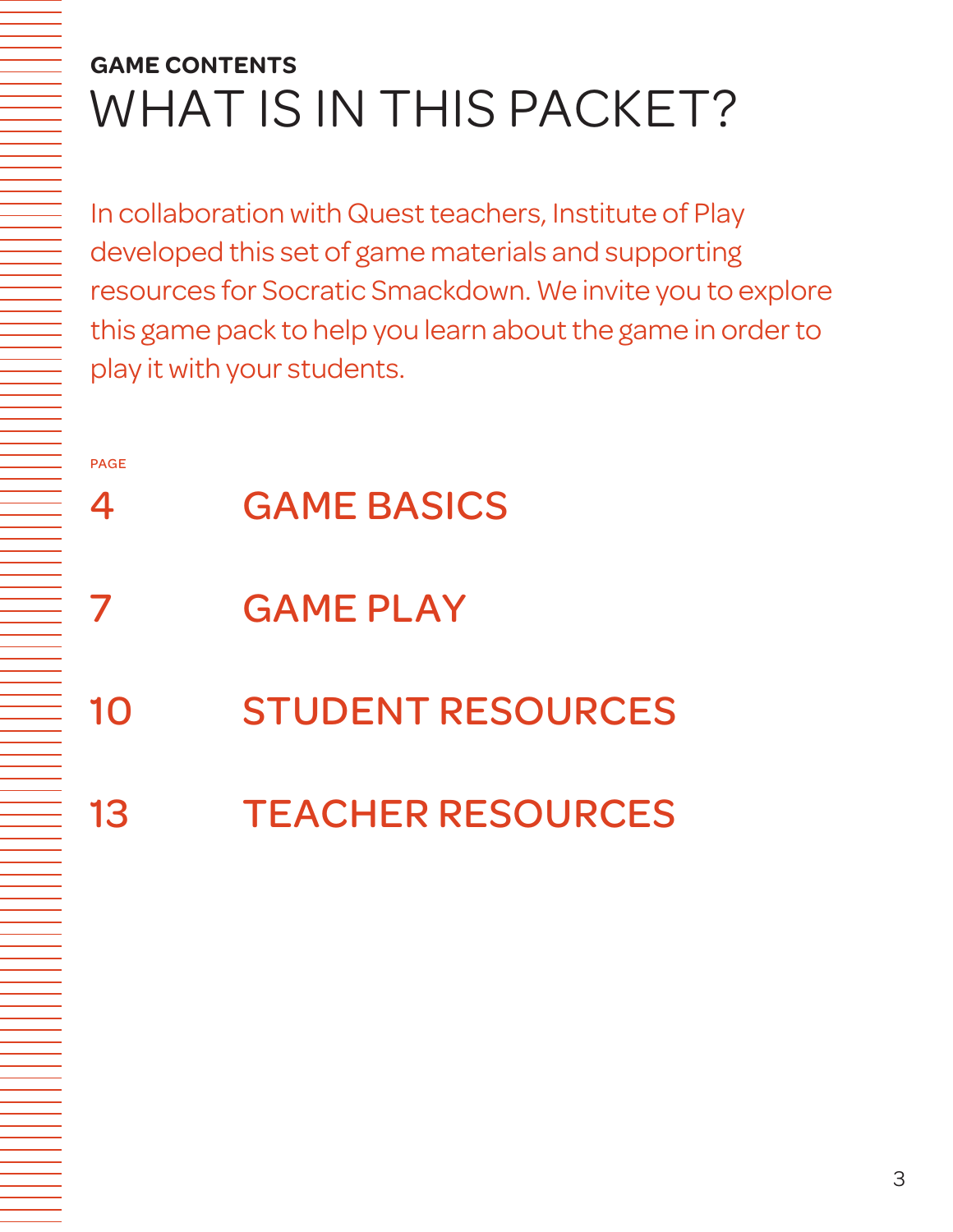# **GAME BASICS** WHAT IS IT?

**Socratic Smackdown** grew out of a need to support students in developing and practicing discussion skills. During the game, teams of 4-6 students discuss texts and use textual evidence to make connections and ask thought-provoking questions. Students win points whenever they make constructive contributions to the discussion and lose points if they exhibit disrespectful behaviors, such as interrupting their teammates. By the end of game play, students have learned how to work together as teams and a class and contribute meaningfully to a discussion. Quest teachers, like Rebecca Grodner, an 8th grade English teacher, have seen amazing changes in student engagement and discussion skills during and after game play.

*"This game you are about to play created an amazing, authentic learning space and enabled my students to become self-directed learners who were excited to discuss challenging texts and topics."* 

*– Rebecca Grodner, 8th grade English teacher, Quest to Learn, New York City*



# **Rebecca Grodner**

8th Grade English Language Arts Teacher-Designer, Quest to Learn, New York City

Rebecca Grodner was born and raised in Chicago and knew she wanted to be a teacher since she was a 7th grader. After earning her bachelor's degree in English from New York University, she taught on the Lower East Side in New York City. In 2012, she joined the faculty at Quest to Learn to teach 8th grade English Language Arts. She constantly thinks about how to better engage her students in learning and enthusiastically integrates games, technology, and design thinking into her teaching. She is also the Literacy Lead at Quest to Learn and runs an after-school bullying prevention group. Currently, Rebecca is continuing her learning by pursuing a Master's degree in Curriculum Development and Instructional Technology at SUNY Albany.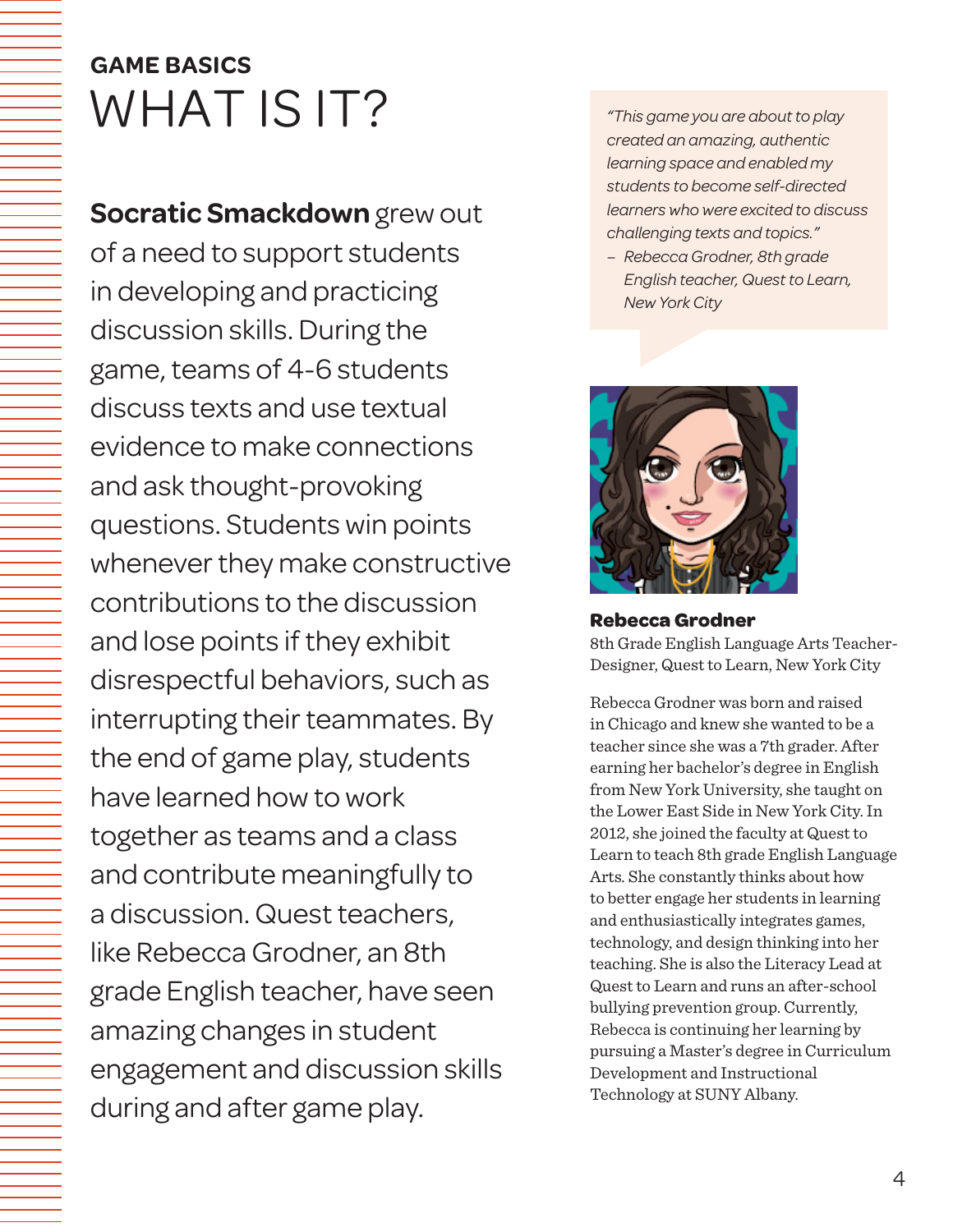# **GAME BASICS** THE GOALS



# **Learning Goal**

Students will be able to:

- Prepare for discussions
- Use a variety of discussion skills
- Ask and answer deep questions
- Build on and refute others' ideas

# **Game Goal**

Earn points and advance your individual, team, and/or class score by using different discussion strategies during a Socratic Smackdown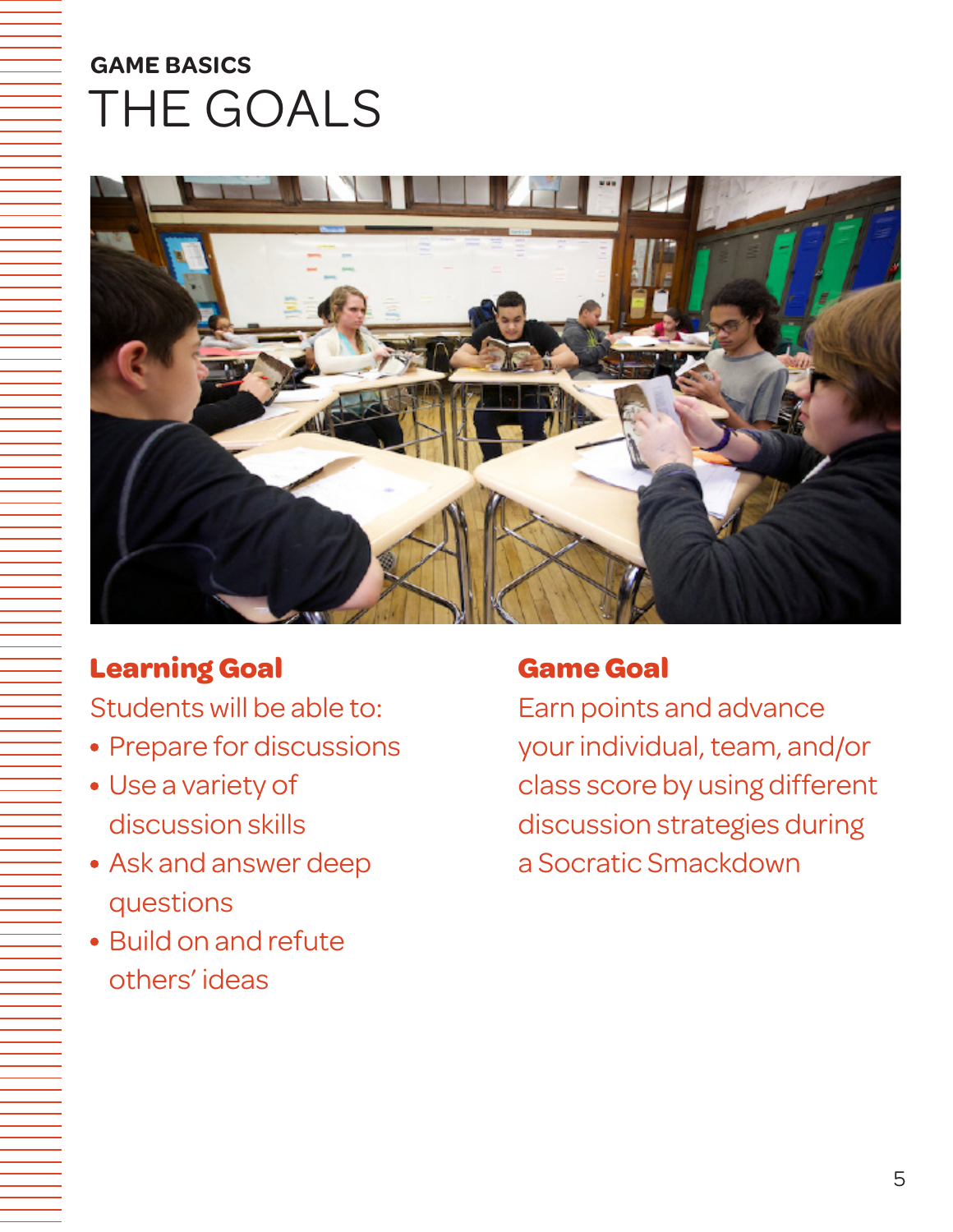# **GAME BASICS** COMMON CORE STANDARDS ALIGNMENT AND OTHER COMPETENCIES

The game materials are aligned to Speaking and Listening standards for grade 8.

#### **CCSS.ELA-Literacy.SL.8.1a**

Come to discussions prepared, having read or researched material under study; explicitly draw on that preparation by referring to evidence on the topic, text, or issue to probe and reflect on ideas under discussion.

#### **CCSS.ELA-Literacy.SL.8.1b**

Follow rules for collegial discussions and decisionmaking, track progress toward specific goals and deadlines, and define individual roles as needed.

#### **CCSS.ELA-Literacy.SL.8.1c**

Pose questions that connect the ideas of several speakers and respond to others' questions and comments with relevant evidence, observations, and ideas.

#### **CCSS.ELA-Literacy.SL.8.1d**

Acknowledge new information expressed by others, and, when warranted, qualify or justify their own views in light of the evidence presented.

#### **Communication**

Use of oral, written, performative, and visual forms of language to formulate, exchange, present, and reflect on ideas: shared understanding is the aim of communication

#### **Teamwork**

Students plan and coordinate work towards a mutual goal; understand and regulate themselves as a team member; demonstrate leadership skills, including the ability to persuade and guide others; and resolve conflicts cooperatively.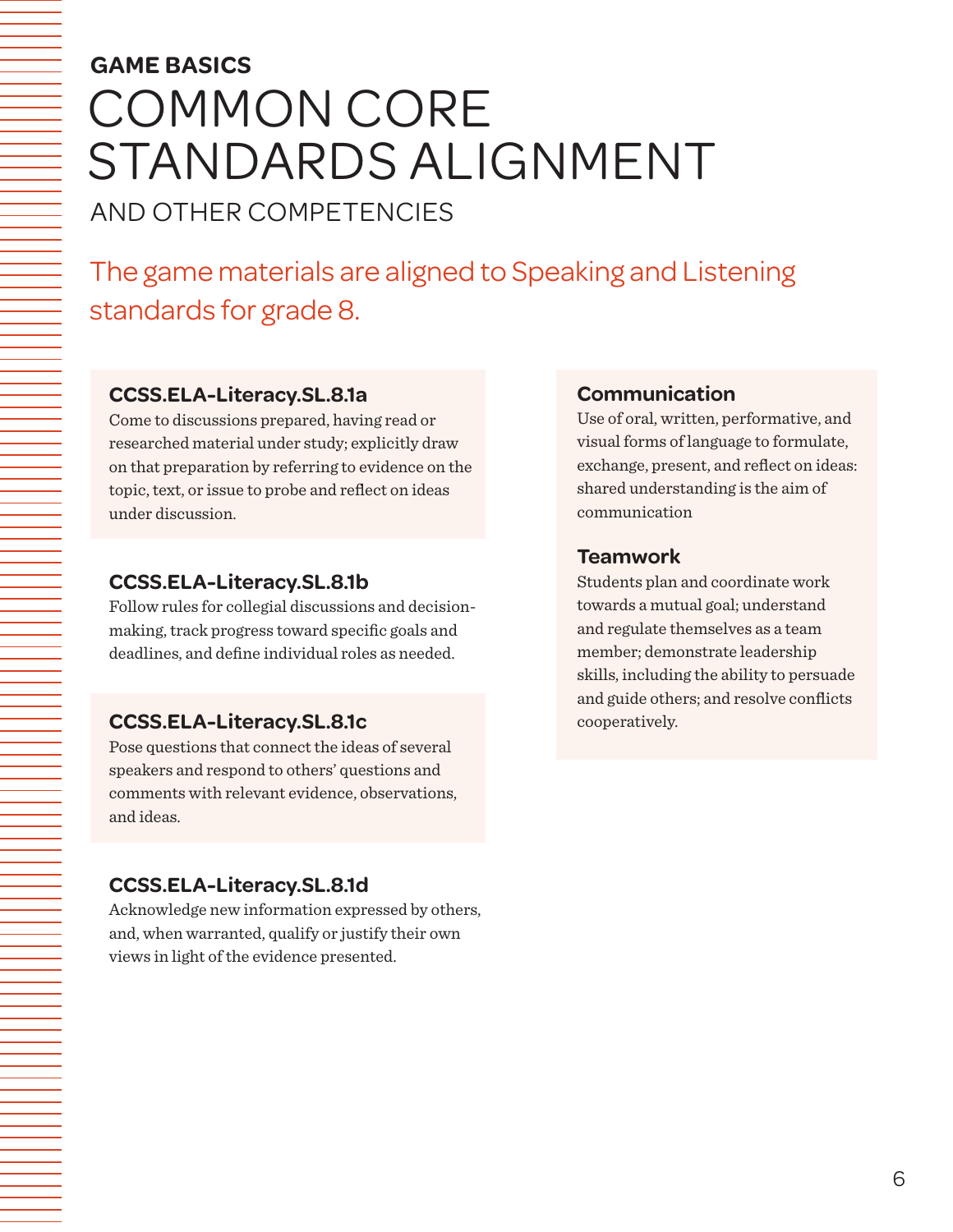# **GAME PLAY** SETTING IT UP

#### **MATERIALS**

- Copies of text/topic for game
- Question set
- Copies of Coach Card, Instant Replay Card, and Scorecard
- All-class scoreboard (if needed)

#### **PREP**

**1**

### **Student Teams**

Divide students into teams of 4 to 6 participants. These teams will participate in the Socratic Smackdown discussion. Decide if you want to put students in homogeneous or heterogeneous groups based on your own criteria.

# **2**

## **Text/Topic Choice**

Choose a text or topic for the Socratic Smackdown discussion. We suggest that you choose texts about debatable or controversial topics because then students must use textual evidence to support their ideas and arguments. (See example of a text and accompanying question set on pp.18-19.)

# **3**

### **Question Sets**

We recommend that the first few times the class plays the game, the teacher provides a well-crafted list of text-dependent questions. It may be helpful to give students the questions in advance to allow them to prepare. Questions may be asked by the teacher, or by students who have been assigned to ask the questions, whenever they feel it is appropriate. A shorter Socratic Smackdown could focus only on one teacher-given question at a time. Ultimately, the teacher's goal may be to teach students to create their own questions for Socratic Smackdown, so that they can teach each other how to effectively discuss text-based questions. (See example of a text and accompanying question set on pp.18-19.)

# **4**

### **Discussion Strategies for Game**

Choose the discussion strategies for the game and write them on the game board assigning point values to these strategies. (See example list of strategies on p.5 and p.15.)

### **5**

### **Rubric and Checklist**

If needed, create rubric and student checklist of the learning goals for the game (See sample rubric and checklist on pp.10-12.)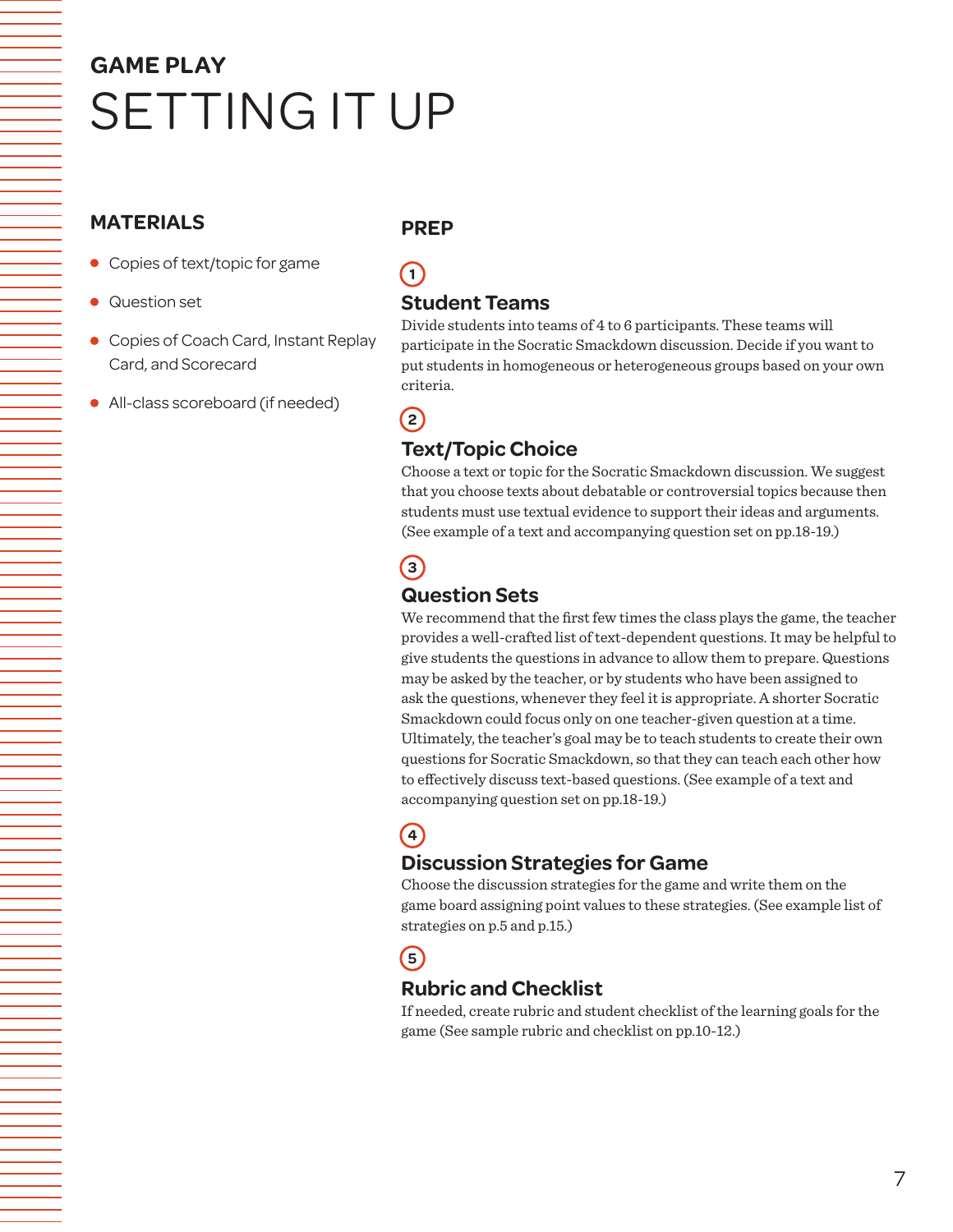# **GAME PLAY** RULES

# $(1)$

**Teams of 4 to 6 students will be given a topic, text, or issue that will be the focus of the Socratic Smackdown, as well as a question set.** 

Students will prepare answers to the questions prior to the Socratic Smackdown.

### **2**

#### **The teacher will reveal which discussion skill strategies will be part of the game.**

The point value of the different strategies will also be shared.

# **3**

#### **When it is time for the Smackdown, the class will set up chairs in a fishbowl arrangement.** A fishbowl is when there is an inner circle of 4 to 6 chairs—dependent on the size of the student discussion team—within a larger circle of chairs.

# **4**

**One student from each team will be asked to go inside the Socratic Smackdown ring to have a 6-minute discussion (or Smackdown) based on the topic, text, or issue given earlier.**

During the Smackdown, they will earn points for using discussion skills. They can also lose points if they disrupt the discussion.

# **5**

#### **Using the Socratic Smackdown Scorecard, a number of students (from 2 to the entire class) will track points during the 6-minute Smackdown.**

The first time the class plays the game the teacher can track points to model scoring.

### **6**

**Students who aren't scoring will complete the Coach Card during the Smackdown; if all students are scoring they will then complete the Coach Card after the Smackdown.** 

# **7**

**When 6 minutes is up, the teacher or a student will collect all of the Scorecards, determine the average score for each student in the discussion team, and then sum up the average scores to figure out the team score.** 

# **8**

**After the Smackdown, the students in the ring will complete the Instant Replay Card.** 

# **9**

**After individual and team scores are revealed, the class will have a brief discussion to share thoughts from their Coach Cards.**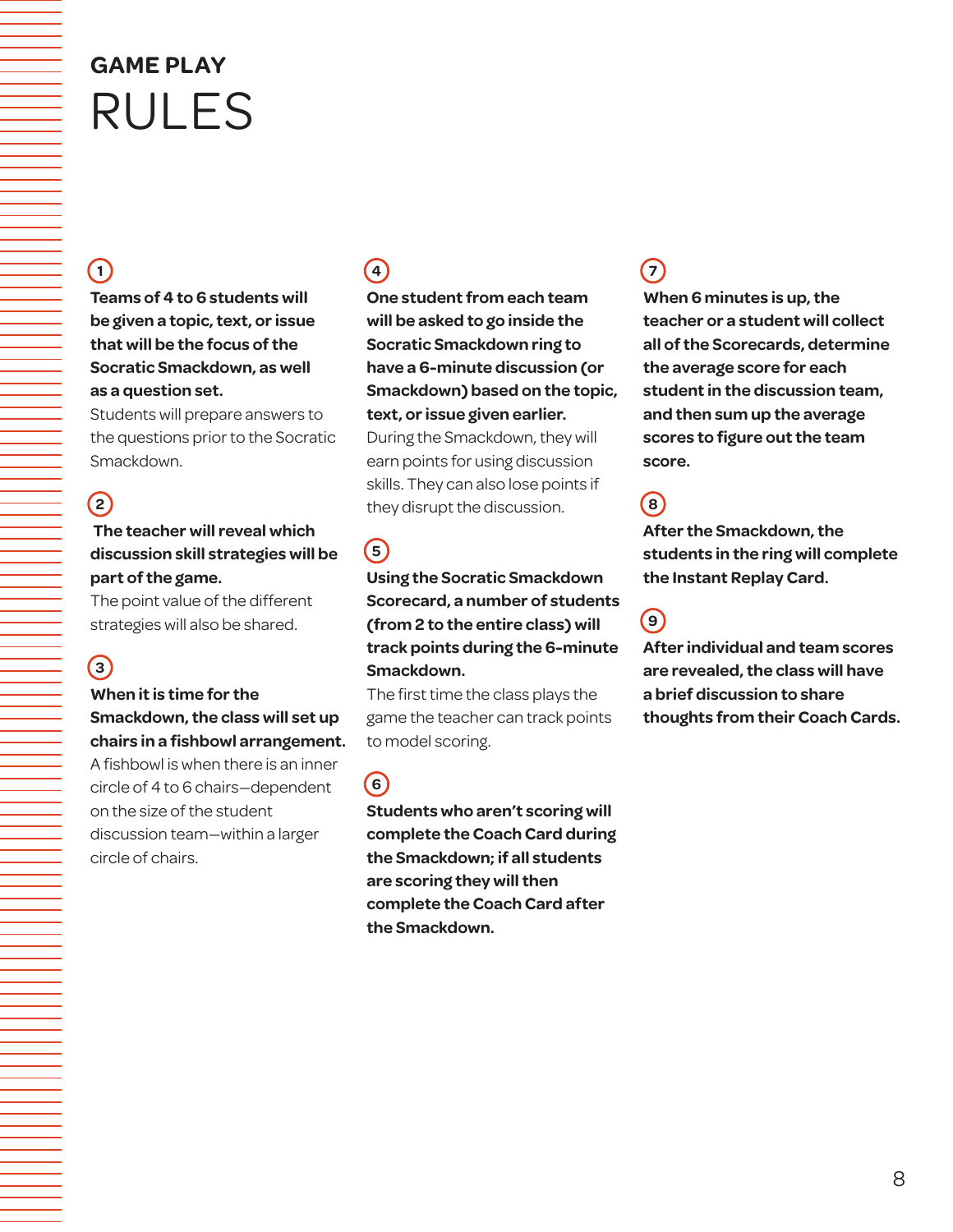# DISCUSSION STRATEGIES **GAME PLAY**

The point value can vary according to the skill that is presently being learned and practiced by students.

| <b>Agree</b>                      | $+1$ | "I agree and" to build on an argument.                                  |
|-----------------------------------|------|-------------------------------------------------------------------------|
| <b>Disagree</b>                   | $+1$ | "I disagree because" to refute an argument.                             |
| Question                          | $+1$ | Ask a probing question to get more details about<br>someone's argument. |
| Use Evidence +2                   |      | Use a quote from the text to support an argument.                       |
| <b>Devil's</b><br><b>Advocate</b> | $+2$ | Pose a question or situation that is counter to<br>a person's argument. |
| <b>Connect</b>                    | $+2$ | Link a person's argument with another person's<br>previous statement.   |
| <b>Distract</b>                   | $-1$ | Distract team or class from discussion.                                 |
| Insult                            | $-1$ | Be disrespectful to another person during the discussion.               |
| Interrupt                         | $-1$ | Speak while another person is speaking.                                 |

On the next page is a set of Student Rules that you can print out and give to students to use as a cheat sheet when they are first playing Socratic Smackdown.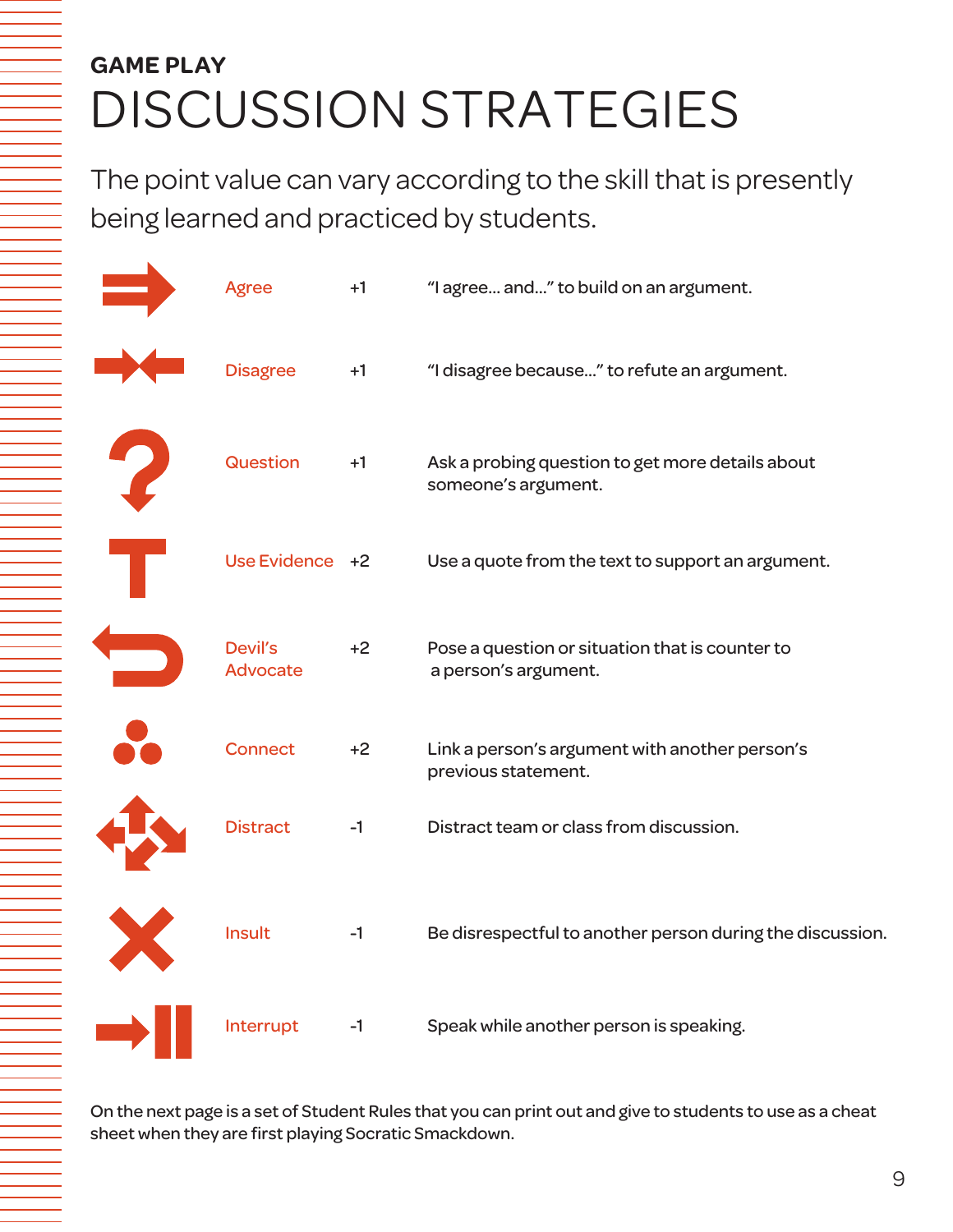# RULES CHEAT SHEET **STUDENT RESOURCES**

- **<sup>1</sup>** Sit with your team of 4 to 6 students.
- **<sup>2</sup>** Read an assigned text or research an assigned topic to answer the questions in the question set.
- **<sup>3</sup>** Listen to which discussion strategies are going to be a part of the day's Socratic Smackdown.
- **<sup>4</sup>** When it is your team's turn, sit in the center of the fishbowl.
- **<sup>5</sup>** When your teacher says "go," begin the Smackdown and try to use as many discussion strategies as you can. Listening is key.
- **<sup>6</sup>** After your team's Smackdown is over, complete the Instant Replay Card.
- **<sup>7</sup>** If your team is not participating in the Smackdown, you will either score the Smackdown or critique the Smackdown.
- **<sup>8</sup>** After the round of Socratic Smackdown is over and every team has played, the final scores will be read and individual winners and/or team winners will be announced.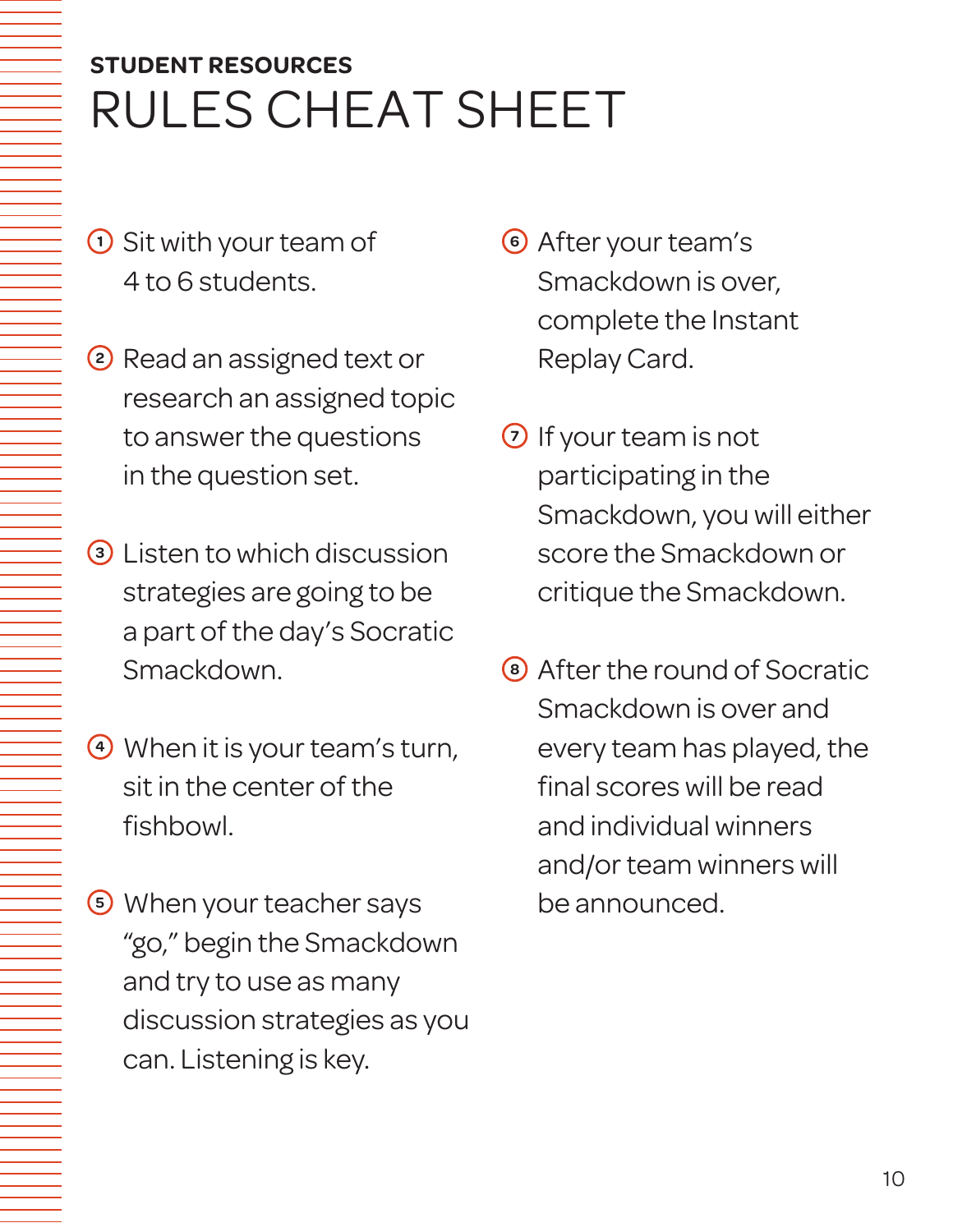# SCORE CARD **SOCRATIC SMACKDOWN**

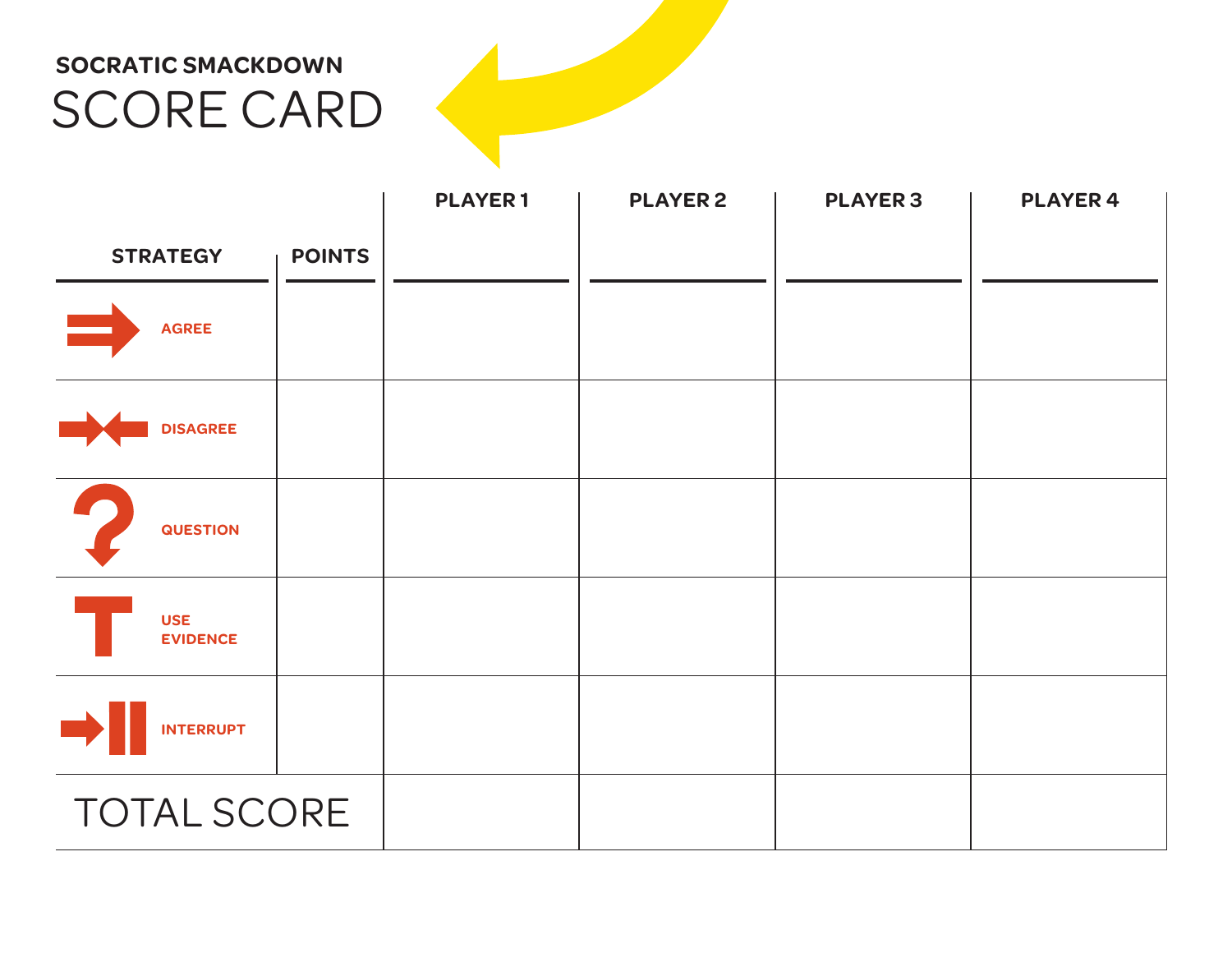# SCORE CARD **SOCRATIC SMACKDOWN**

|                    |               | <b>PLAYER1</b> | <b>PLAYER 2</b> | <b>PLAYER 3</b> | <b>PLAYER 4</b> |
|--------------------|---------------|----------------|-----------------|-----------------|-----------------|
| <b>STRATEGY</b>    | <b>POINTS</b> |                |                 |                 |                 |
|                    |               |                |                 |                 |                 |
|                    |               |                |                 |                 |                 |
|                    |               |                |                 |                 |                 |
|                    |               |                |                 |                 |                 |
|                    |               |                |                 |                 |                 |
|                    |               |                |                 |                 |                 |
|                    |               |                |                 |                 |                 |
|                    |               |                |                 |                 |                 |
|                    |               |                |                 |                 |                 |
|                    |               |                |                 |                 |                 |
| <b>TOTAL SCORE</b> |               |                |                 |                 |                 |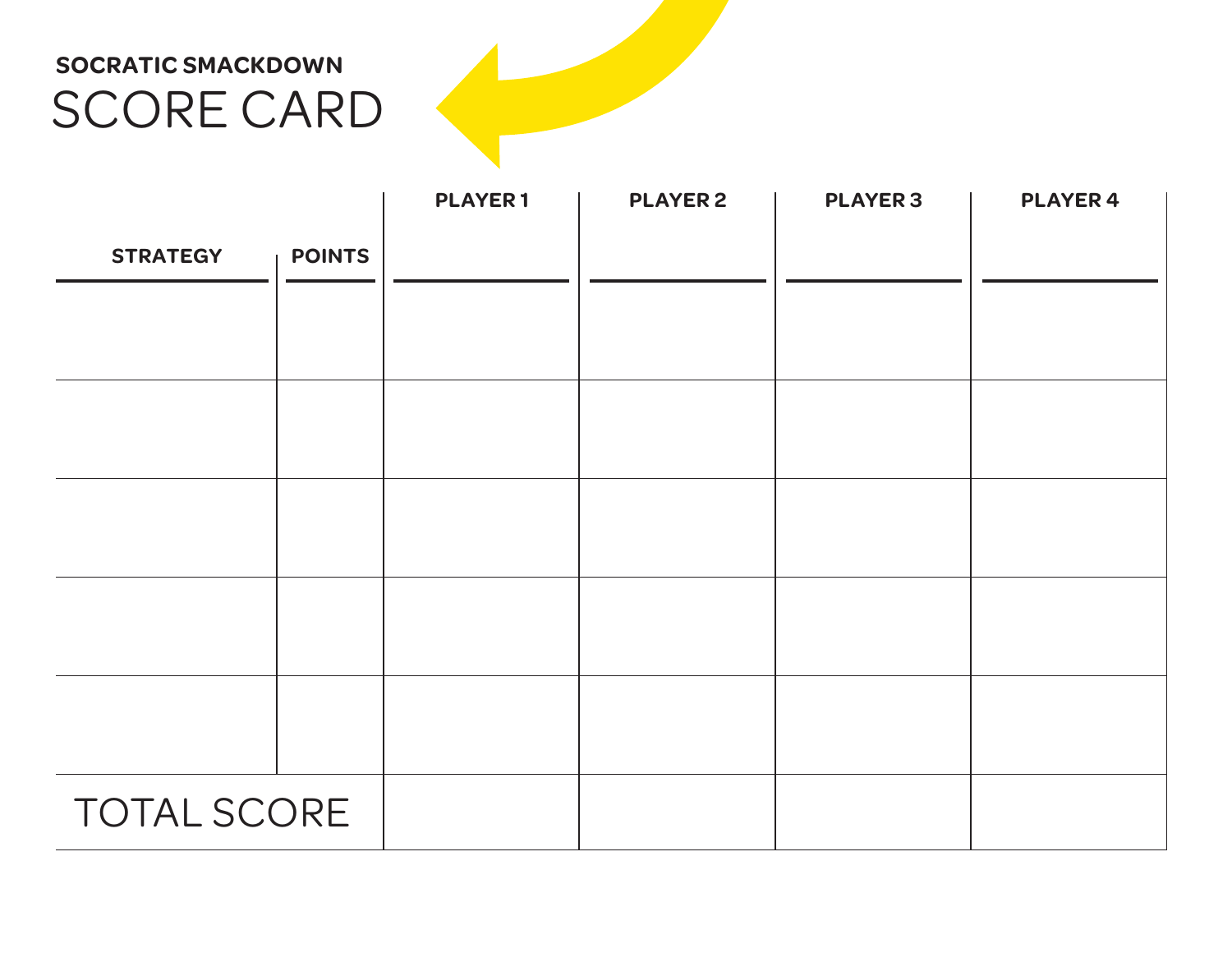# ASSESSMENT GUIDE **TEACHER RESOURCES**

There are a number of opportunities to assess student learning during this game, from using more formal assessment tools like rubrics to using less formal assessment tools like reflection questions. In this guide, we include four different assessment tools:

# COMMON CORE RUBRIC

- Use this rubric to assess students' progress toward reaching Common Core standards by circling different aspects of strategies based on what you observe during a Smackdown.
- Ask students to use the rubric to self-assess their progress toward reaching Common Core standards

# TEACHER CHECKLIST

- Use this checklist during a discussion to quickly record when students approach, meet, or exceed Common Core standards. Write student names in the left hand column. Then when a student approaches, meets, or exceeds a standard, make a mark in the correct box.
- Possible symbols to use with the checklist are:
	- APPROACHING
	- **MEETS**
	- **EXCEEDS**

# COACH CARD

- **•** Students write down glows (strengths) and grows (areas of growth) based on what they observe during a Smackdown. A teacher can ask students to share out ideas to the class as a reflection immediately after the discussion.
- **Some questions to help guide a discussion of** glows and grows are:
	- Who can give me three glows for this team? What could this team do better? What did you learn from this team's discussion that will improve your own discussion skills?

# INSTANT REPLAY CARD

**•** Students in the teams who participated in the Socratic Smackdown discussion answer the Reflection Questions to reflect on their strengths and areas of growth. A teacher can collect these reflections as part of an assessment.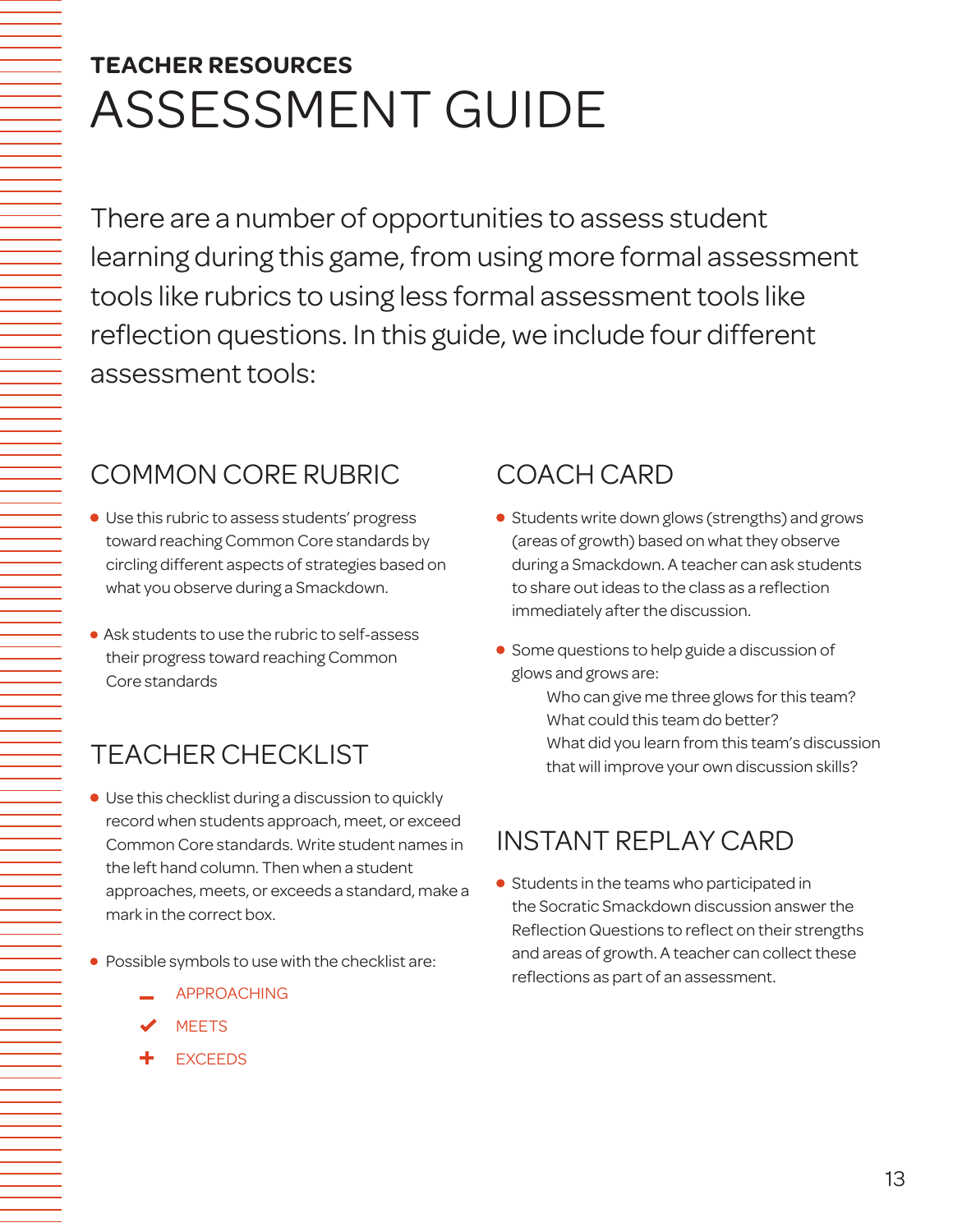### **SOCRATIC SMACKDOWN COMMON CORE RUBRIC**

#### NAME DATE:

#### DISCUSSION TOPIC: CLASS:

| <b>STRATEGY</b>                                                                                                                                                                                                                                                   | <b>EXCELLENT</b>                                                                                                                                                                                                                                                                          | <b>GOOD</b>                                                                                                                                                                                                                                                                    | <b>SATISFACTORY</b>                                                                                                                                                                                                                                             | <b>NEEDS IMPROVEMENT</b>                                                                                                                                                                                                                    |  |
|-------------------------------------------------------------------------------------------------------------------------------------------------------------------------------------------------------------------------------------------------------------------|-------------------------------------------------------------------------------------------------------------------------------------------------------------------------------------------------------------------------------------------------------------------------------------------|--------------------------------------------------------------------------------------------------------------------------------------------------------------------------------------------------------------------------------------------------------------------------------|-----------------------------------------------------------------------------------------------------------------------------------------------------------------------------------------------------------------------------------------------------------------|---------------------------------------------------------------------------------------------------------------------------------------------------------------------------------------------------------------------------------------------|--|
| <b>SL.8.1a</b><br>Come to discussions<br>prepared, having read or<br>researched material under<br>study; explicitly draw<br>on that preparation by<br>referring to evidence on the<br>topic, text, or issue to probe<br>and reflect on ideas under<br>discussion. | Comes prepared with<br>required materials<br>completed with additional<br>annotations or notes<br>Uses textual evidence<br>correctly more than 5 times<br>during conversation<br>Analyzes textual evidence<br>by comparing multiple<br>pieces of evidence and<br>synthesizing for meaning | Comes prepared with<br>required materials<br>completed and having read/<br>researched text or topic<br>Use textual evidence<br>correctly at least 5 times<br>during conversation<br>Analyzes textual evidence<br>by giving thorough<br>explanation anytime<br>evidence is used | Comes prepared with<br>required materials<br>somewhat completed and<br>having read/researched<br>text or topic<br>Uses textual evidence<br>correctly 2-4 times during<br>conversation<br>Analyzes textual evidence<br>by giving some explanation<br>of evidence | Does not come prepared<br>with required materials or<br>has not read/researched<br>text or topic<br>Uses textual evidence once<br>correctly or not at all during<br>conversation<br>Does not give any<br>explanation of textual<br>evidence |  |
| SL.8.1b<br>Follow rules for collegial<br>discussions and decision-<br>making, track progress<br>toward specific goals and<br>deadlines, and define<br>individual roles as needed.                                                                                 | Uses new and long-term<br>discussion strategies<br>expertly<br>Never distracts or interrupts<br>Leads team toward goals<br>with verbal cues and reflects<br>on progress                                                                                                                   | Uses new and long-term<br>discussion strategies<br>consistently<br>Distracts or interrupts no<br>more than once<br>Assists team toward goals<br>during discussion and<br>reflects on progress                                                                                  | Attempts to use new and<br>long-term discussion<br>strategies<br>Distracts or interrupts a few<br>times<br>Demonstrates awareness<br>of goals, but may not make<br>progress/reflect                                                                             | Does not use new and long-<br>term discussion strategies<br>Distracts or interrupts no<br>more than once<br>Demonstrates no awareness<br>of goals                                                                                           |  |
| <b>SL.8.1c</b><br>Pose questions that<br>connect the ideas of several<br>speakers and respond<br>to others' questions and<br>comments with relevant<br>evidence, observations, and<br>ideas.                                                                      | Asks 3 or more analytical<br>and evaluative questions<br>that prompt discussion<br>Answers others' questions<br>always using evidence<br>Synthesizes the ideas of<br>others and asks questions<br>related to others ideas                                                                 | Asks at least 2 analytical<br>and evaluative questions<br>that prompt discussion<br>Answers others' questions<br>consistently with evidence<br>Summarizes and<br>synthesizes the ideas of<br>other                                                                             | Asks questions, though<br>they are usually recall<br>questions<br>Answers others' questions<br>without evidence<br>Sometimes summarizes<br>another team member's<br>ideas                                                                                       | Rarely asks questions and<br>all questions are recall<br>Rarely answers questions<br>Does not summarize<br>others' ideas                                                                                                                    |  |
| <b>SL.8.1d</b><br>Acknowledge new<br>information expressed<br>by others, and, when<br>warranted, qualify or<br>justify their own views<br>in light of the evidence<br>presented.                                                                                  | Agrees with and deepens<br>the ideas of others<br>Refutes the ideas of others<br>by playing devil's advocate<br>Refers to earlier evidence<br>and statements frequently                                                                                                                   | Agrees with and builds<br>upon the ideas of others<br>Disagrees and refutes the<br>ideas of others<br>Refers back to evidence<br>used and statements made<br>by others                                                                                                         | Agrees with the ideas of<br>others<br>Disagrees with the ideas of<br>others<br>Sometimes repeats earlier<br>evidence or statements<br>without reference                                                                                                         | Does not agree with others<br>Does not disagree with<br>others<br>Does not refer back to<br>evidence and statements<br>made by others                                                                                                       |  |

COMMENTS: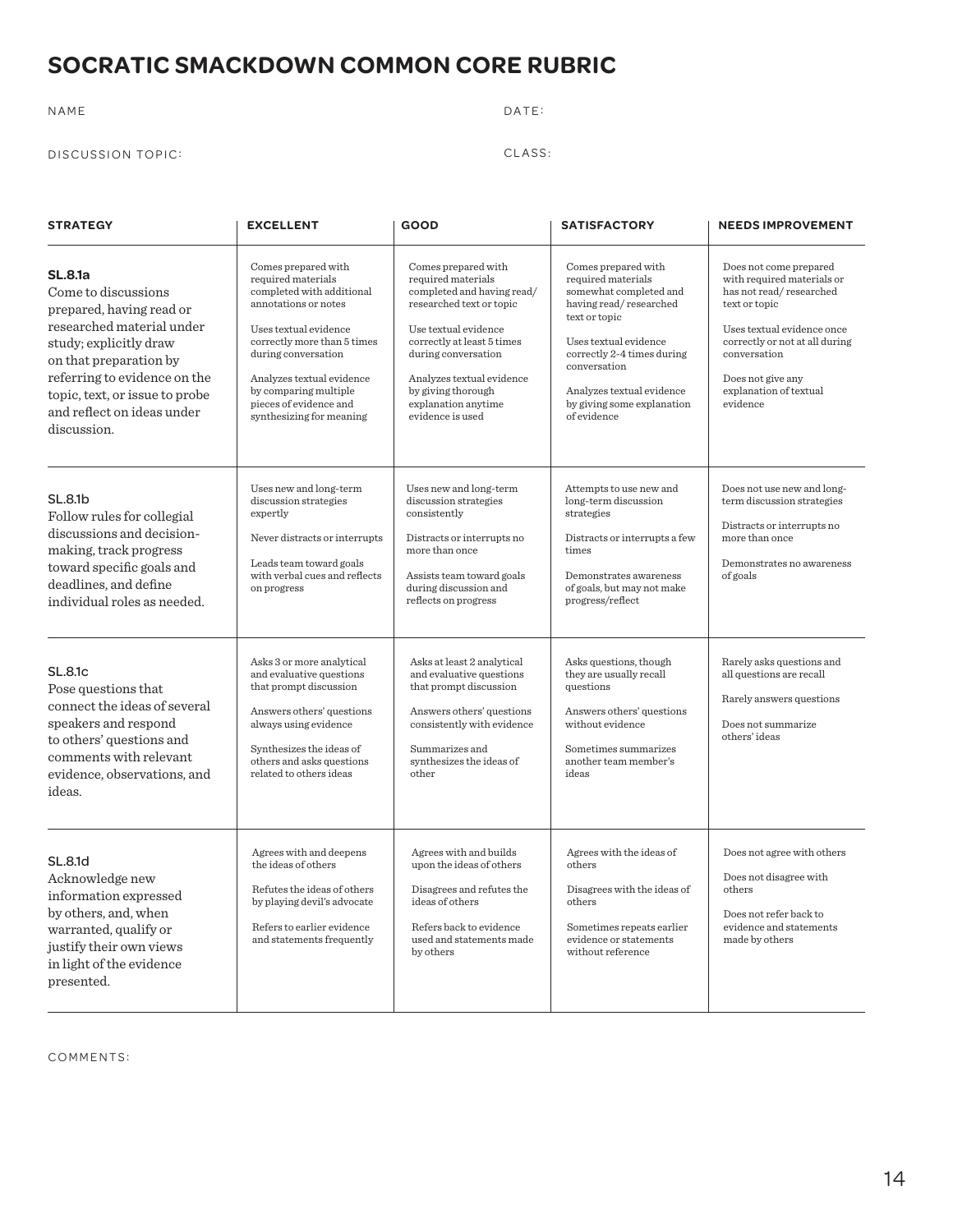# **SOCRATIC SMACKDOWN TEACHER CHECKLIST**

| <b>Student Name</b> | Comes prepared with role sheet<br>fully filled out and having read/<br>researched text or topic | Uses textual evidence at least 5<br>times during discussion. | Analyzes textual evidence by<br>giving thorough explanation<br>anytime evidence is used. | Uses new and long-term<br>discussion strategies<br>consistently. | Distracts or interrupts no more<br>than once. | during discussion and reflects on<br>Assists team towards goals<br>progress. | evaluative questions that prompt<br>Asks at least 2 analytical and<br>discussion. | Answers others' questions<br>consistently with evidence. | Summarizes and synthesizes the<br>ideas of others. | Agrees with and builds upon the<br>ideas of others. | Disagrees and refutes the ideas<br>of others. | Refers back to evidence used and<br>statements made by others. |
|---------------------|-------------------------------------------------------------------------------------------------|--------------------------------------------------------------|------------------------------------------------------------------------------------------|------------------------------------------------------------------|-----------------------------------------------|------------------------------------------------------------------------------|-----------------------------------------------------------------------------------|----------------------------------------------------------|----------------------------------------------------|-----------------------------------------------------|-----------------------------------------------|----------------------------------------------------------------|
|                     |                                                                                                 |                                                              |                                                                                          |                                                                  |                                               |                                                                              |                                                                                   |                                                          |                                                    |                                                     |                                               |                                                                |
|                     |                                                                                                 |                                                              |                                                                                          |                                                                  |                                               |                                                                              |                                                                                   |                                                          |                                                    |                                                     |                                               |                                                                |
|                     |                                                                                                 |                                                              |                                                                                          |                                                                  |                                               |                                                                              |                                                                                   |                                                          |                                                    |                                                     |                                               |                                                                |
|                     |                                                                                                 |                                                              |                                                                                          |                                                                  |                                               |                                                                              |                                                                                   |                                                          |                                                    |                                                     |                                               |                                                                |
|                     |                                                                                                 |                                                              |                                                                                          |                                                                  |                                               |                                                                              |                                                                                   |                                                          |                                                    |                                                     |                                               |                                                                |
|                     |                                                                                                 |                                                              |                                                                                          |                                                                  |                                               |                                                                              |                                                                                   |                                                          |                                                    |                                                     |                                               |                                                                |
|                     |                                                                                                 |                                                              |                                                                                          |                                                                  |                                               |                                                                              |                                                                                   |                                                          |                                                    |                                                     |                                               |                                                                |
|                     |                                                                                                 |                                                              |                                                                                          |                                                                  |                                               |                                                                              |                                                                                   |                                                          |                                                    |                                                     |                                               |                                                                |
|                     |                                                                                                 |                                                              |                                                                                          |                                                                  |                                               |                                                                              |                                                                                   |                                                          |                                                    |                                                     |                                               |                                                                |
|                     |                                                                                                 |                                                              |                                                                                          |                                                                  |                                               |                                                                              |                                                                                   |                                                          |                                                    |                                                     |                                               |                                                                |
|                     |                                                                                                 |                                                              |                                                                                          |                                                                  |                                               |                                                                              |                                                                                   |                                                          |                                                    |                                                     |                                               |                                                                |
|                     |                                                                                                 |                                                              |                                                                                          |                                                                  |                                               |                                                                              |                                                                                   |                                                          |                                                    |                                                     |                                               |                                                                |
|                     |                                                                                                 |                                                              |                                                                                          |                                                                  |                                               |                                                                              |                                                                                   |                                                          |                                                    |                                                     |                                               |                                                                |
|                     |                                                                                                 |                                                              |                                                                                          |                                                                  |                                               |                                                                              |                                                                                   |                                                          |                                                    |                                                     |                                               |                                                                |
|                     |                                                                                                 |                                                              |                                                                                          |                                                                  |                                               |                                                                              |                                                                                   |                                                          |                                                    |                                                     |                                               |                                                                |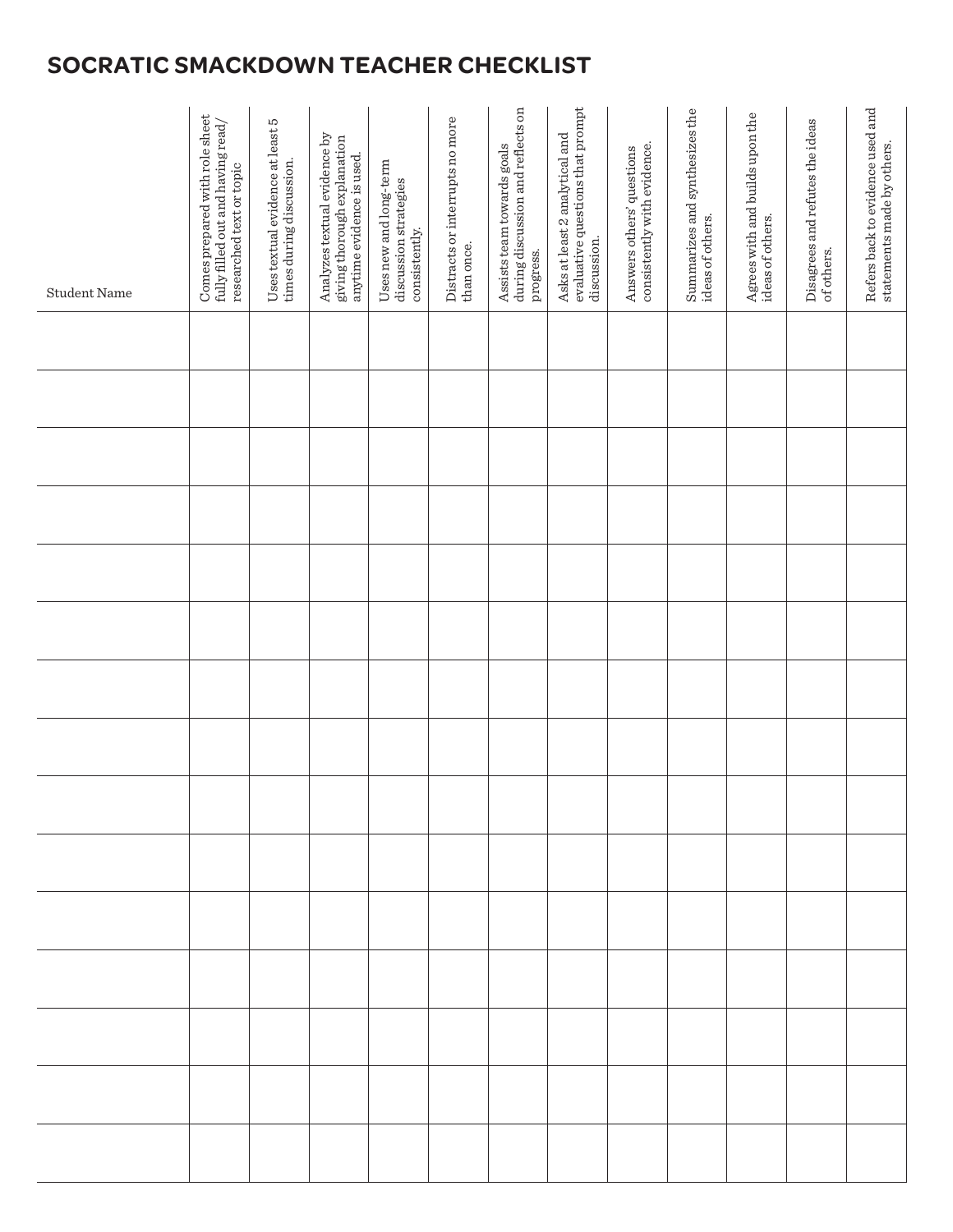# **SOCRATIC SMACKDOWN** COACH CARD



| NAME                         | DATE:                        |
|------------------------------|------------------------------|
| <b>DISCUSSION TOPIC:</b>     | CLASS:                       |
|                              |                              |
|                              |                              |
| GLOWS                        | GROWS                        |
| What is the team doing well? | What could the team improve? |

COACHING TIP I would have said… COACHING TIP I want to ask…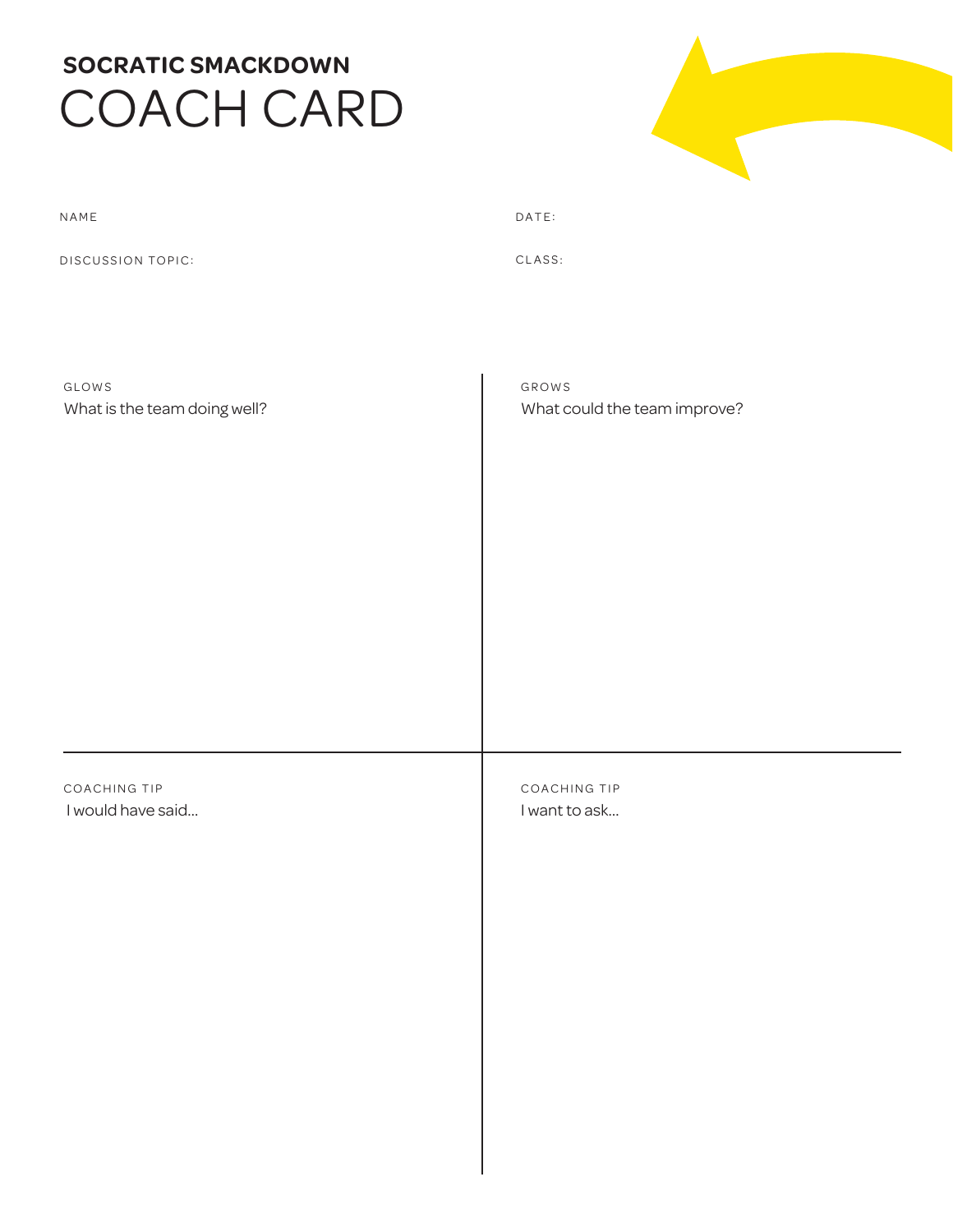# **SOCRATIC SMACKDOWN** INSTANT REPLAY CARD

NAME DATE:

DISCUSSION TOPIC: CLASS:

1 What is one thing your team did particularly well during this Smackdown? Give specific examples.

2 What is one thing your team could improve on for the next Smackdown? How did this problem hinder your discussion? How can the problem be solved?

3 What was the most interesting thing your team discussed and why?

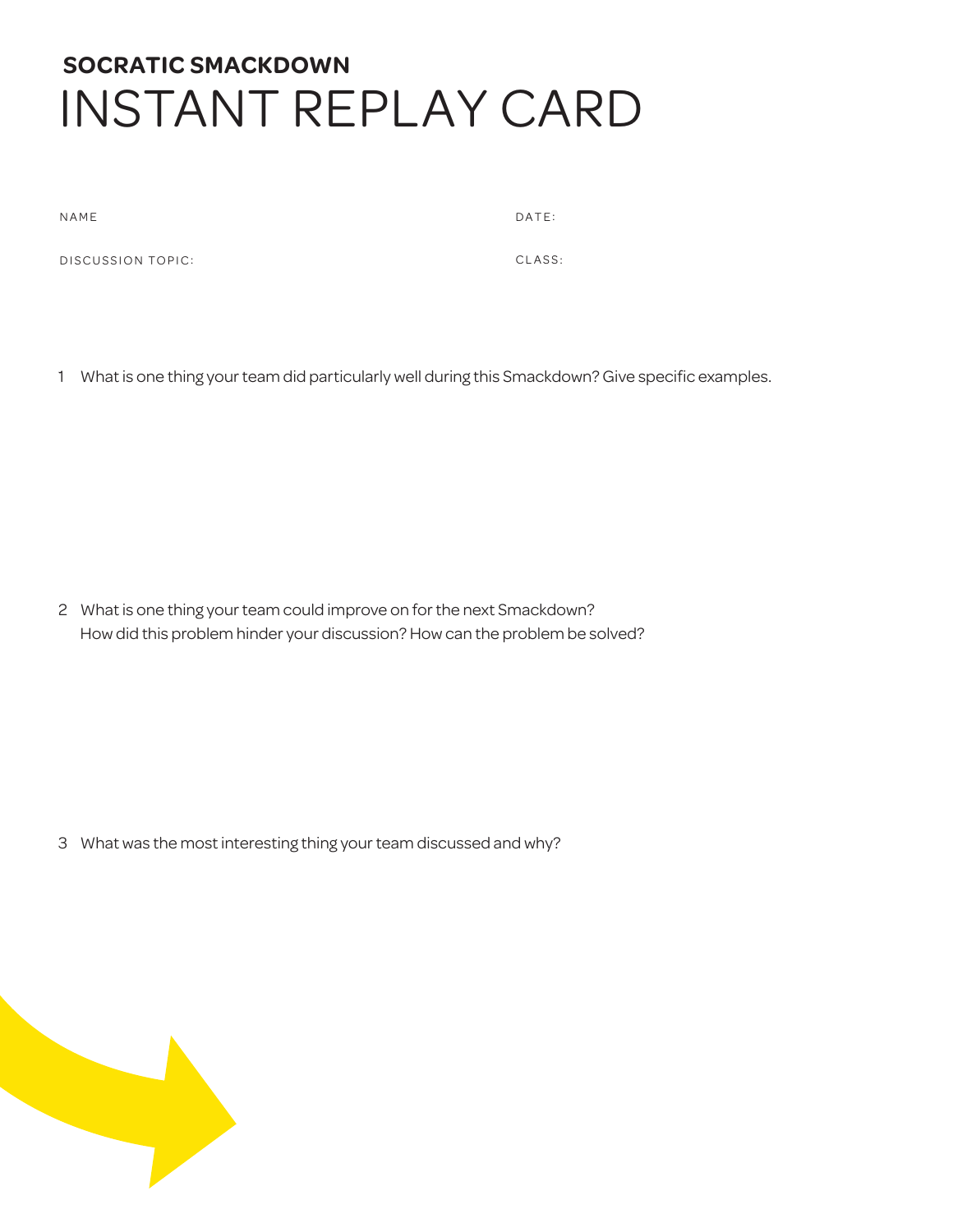### **How have Quest teaches used this game?**

The beauty of Socratic Smackdown is its flexibility. Here are some ways Rebecca Grodner has used the game:

- "Playing it in small groups, it can encourage shy students. In large groups, it can help you focus on specific learning needs."
- "Using it as a form of assessment, or as a practice space for finding supporting evidence for one's ideas."
- "Framing it as a game to help students learn to negotiate conflict. As a facilitator, some days I found myself helping students mediate arguments in their small groups."

#### GAME PREP

## **What are additional discussion strategies to use in the game?**

- Ask a text-based question
- Summarize another's point
- Synthesize ideas from throughout the argument

### **What are examples of text-based questions?**

See pp. 21 for an example of a text with a question set used in an 8th grade English class at one of our Quest schools.

## **How do you differentiate this game for ELL students or students with disabilities?**

Here are some suggestions that we have found helpful in differentiating Socratic Smackdown:

- Give question sets to students before the game and allow time for them to answer the questions, with evidence, on their own or in collaborative teams.
- Provide texts with the same content at different reading levels. Assign students to different texts based on their reading levels, or let students choose the text they use.
- Choose discussion topics that have high student interest or allow students to choose topics of interest to discuss.
- Practice discussions without a text to begin with using a familiar topic for students.
- Differentiate teams either homogeneously or heterogeneously based on your students' needs and the learning goals of the game.
- Give different sets of discussion strategies for the game to different student teams based on their learning needs.
- Provide sentence starters for ELL students.
- Allow students outside the discussion ring to hand Post-its to representatives inside the ring to help.
- Scaffold the discussion. For example, first 3 minutes for clarifying questions, 3 minutes for interpretation, 3 minutes for analysis, 3 minutes for evaluation, 3 minutes for last words/predictions.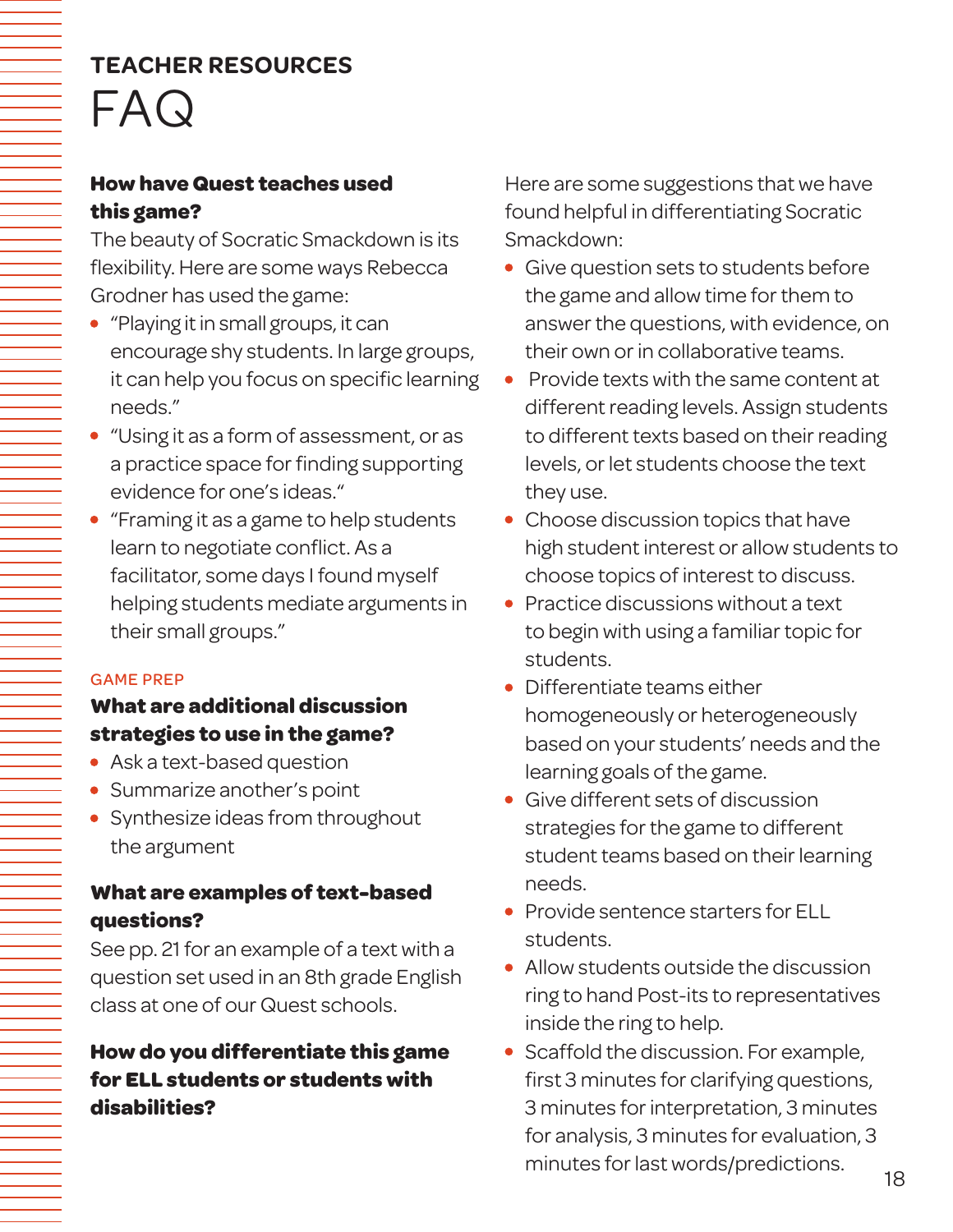# **TEACHER RESOURCES** FAQ CONTINUED

#### GAMEPLAY

### **How do you do Socratic Smackdown in small groups?**

Socratic Smackdown works well in small as well as large groups. For small groups, what we do at Quest schools is divide the students into teams of 3 or 4. Each student in the team is given a question set and an Instant Replay Card. One student is given the two documents plus the scorecard. The teacher announces the start of the Smackdown and one student asks a question. Over the course of the discussion, one student scores the Smackdown as the team discusses. At the end of the Smackdown, the scorer announces the final tally of points. Then, they complete the Instant Replay Card individually and share their answers as a team to reflect on the discussion.

### **Do you always give students time to prepare answers to questions in the question set?**

You can modify how students prepare for the Socratic Smackdown. When you first begin playing the game, it is helpful to give students time to prepare their answers to the questions in the question set. As students become more comfortable with Socratic Smackdown, you can give the question set to students at the start of the game, so they have to do more on-the-spot thinking. Eventually, students can provide questions for themselves, either before or during the game.

### **Why should the discussion last 6 minutes?**

After many rounds of Socratic Smackdown, we have found that 6 minutes is the ideal length for a short discussion. If you want students to have a longer discussion with more questions, then 10 minutes is the ideal length.

### **How do you get 100% participation from students in the game?**

To encourage all students in the ring to participate, you can give out 2 to 3 speaking tokens to students. Students must use all of their tokens before the Smackdown can end. Each time a student speaks, they may hand in a speaking token.

### **In small groups, you can also assign roles to students, such as Director, Detective, and Lawyer.**

- The Director asks powerful questions to keep the conversation going. Questions must be ripe for discussion and text-based so that the team is analyzing the text together.
- The Detective keeps the conversation grounded in the text using evidence, so he/she comes to the conversation prepared with a lot of quotes that are interesting to discuss.
- The Lawyer brings debate to the team's dicussion by using controversial ideas to rile up team members, so team members defend their opinions more deeply or develop an understanding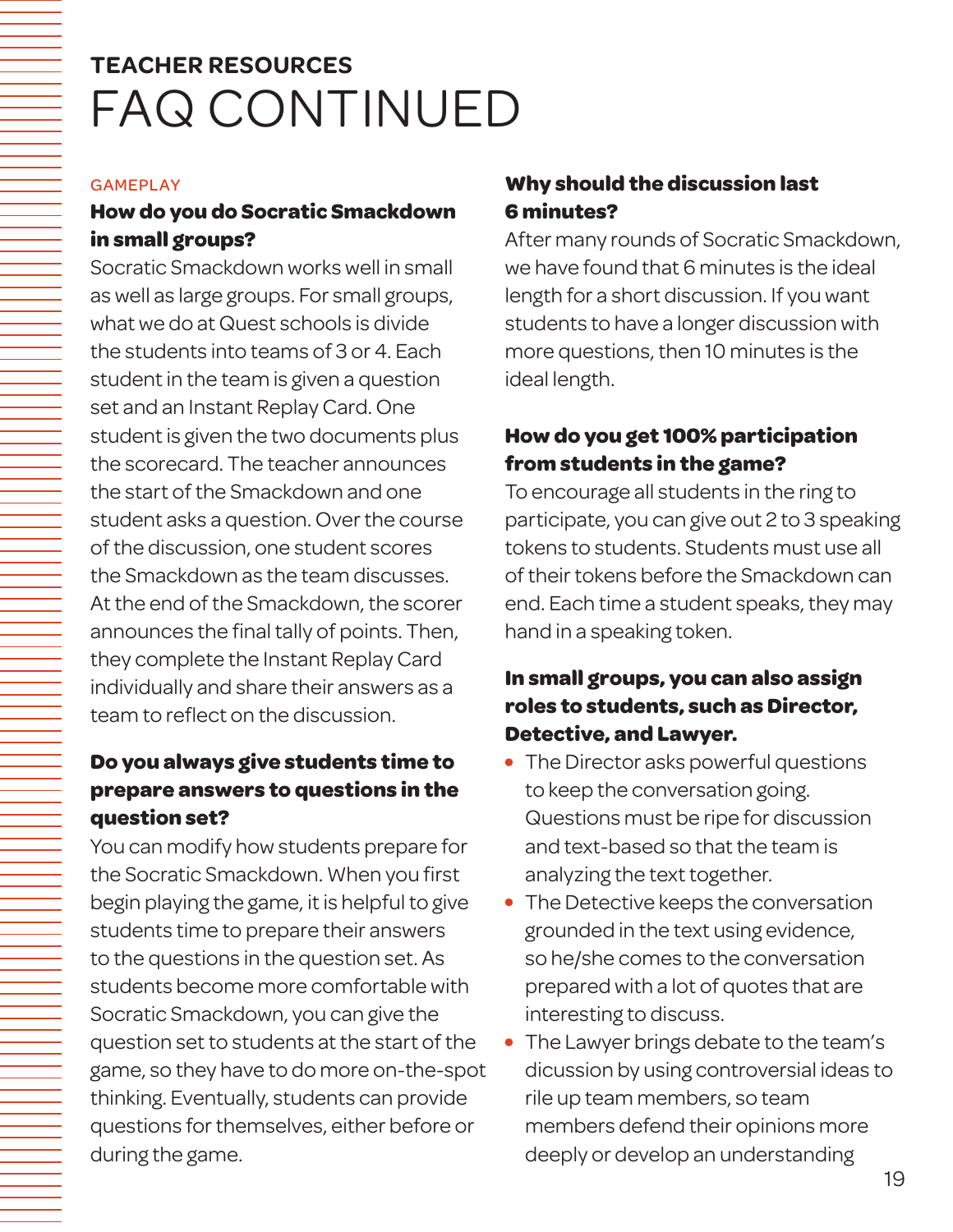# **TEACHER RESOURCES** FAQ CONTINUED

of a different perspective. It is helpful for Lawyers to anticipate popular opinions and their counterarguments before the discussion.

### **How do you avoid having one student dominate the Smackdown discussion?**

To "share the floor," you can use speaking tokens as a way to both limit domination of the discussion and encourage 100% participation. You can also encourage students to monitor their team's participation themselves by asking different students questions when they are in the "ring." You can also add a negative point category for dominating the discussion.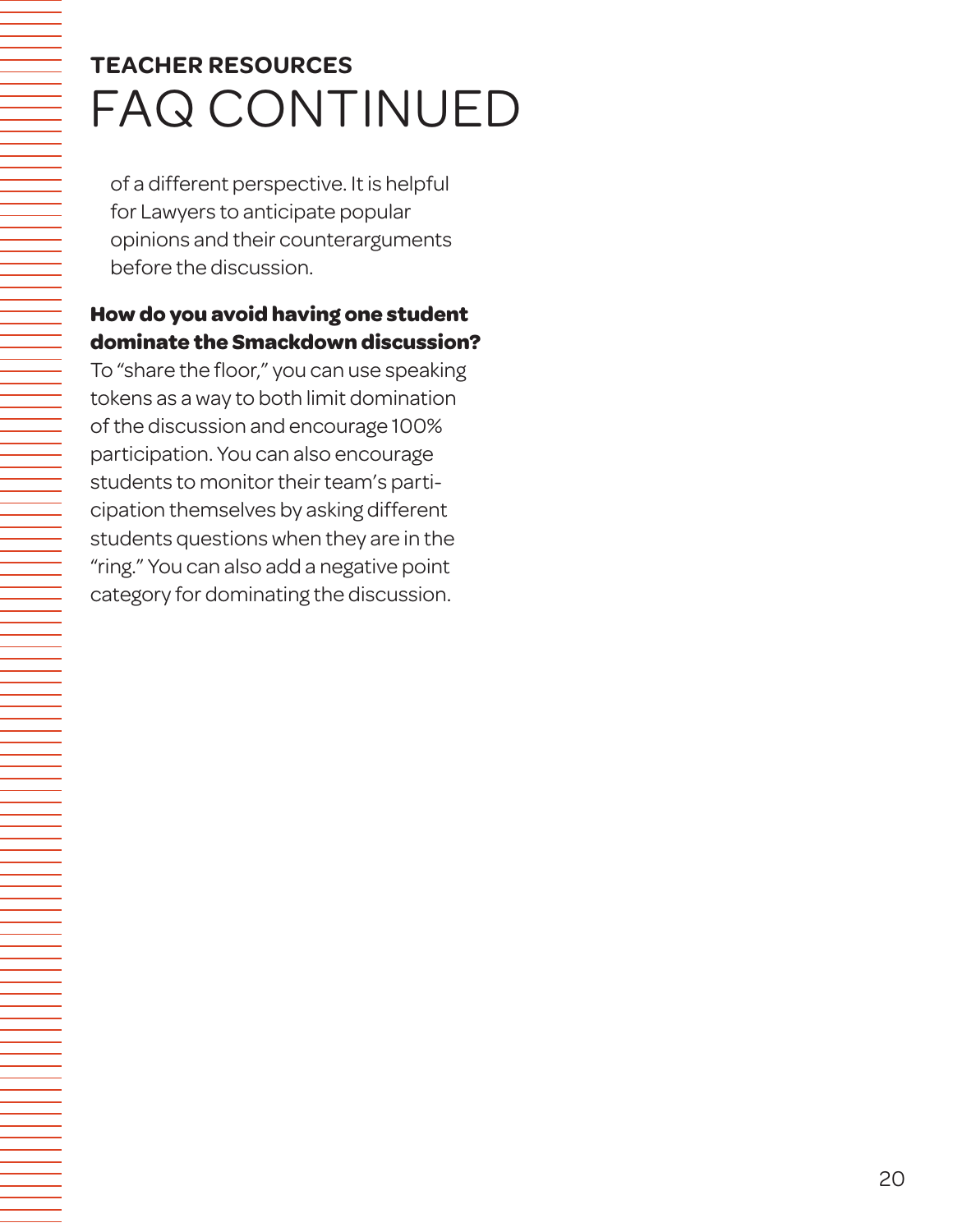#### **TEXT DEPENDENT QUESTIONS**

#### **EXCERPT FROM PRESIDENT OBAMA'S ADDRESS AT THE 67TH U.N. GENERAL ASSEMBLY**

DATE OF DISPATCH: 25 SEPTEMBER 2012 DISPATCHER: PRESIDENT BARACK OBAMA

In Iran, we see where the path of a violent and unaccountable ideology leads. The Iranian people have a remarkable and ancient history, and many Iranians wish to enjoy peace and prosperity alongside their neighbors. But just as it restricts the rights of its own people, the Iranian government continues to prop up a dictator in Damascus and supports terrorist groups abroad. Time and again, it has failed to take the opportunity to demonstrate that its nuclear program is peaceful, and to meet its obligations to the United Nations.

So let me be clear. America wants to resolve this issue through diplomacy, and we believe that there is still time and space to do so. But that time is not unlimited. We respect the right of nations to access peaceful nuclear power, but one of the purposes of the United Nations is to see that we harness that power for peace. And make no mistake; a nuclear-armed Iran is not a challenge that can be contained. It would threaten the elimination of Israel, the security of Gulf nations, and the stability of the global economy. It risks triggering a nuclear-arms race in the region, and the unraveling of the non-proliferation treaty. That's why a coalition of countries is holding the Iranian government accountable. And that's why the United States will do what we must to prevent Iran from obtaining a nuclear weapon.

We know from painful experience that the path to security and prosperity does not lie outside the boundaries of international law and respect for human rights. That's why this institution was established from the rubble of conflict. That is why liberty triumphed over tyranny in the Cold War. And that is the lesson of the last two decades as well.

History shows that peace and progress come to those who make the right choices. Nations in every part of the world have traveled this difficult path. Europe, the bloodiest battlefield of the 20th century, is united, free and at peace. From Brazil to South Africa, from Turkey to South Korea, from India to Indonesia, people of different races, religions, and traditions have lifted millions out of poverty, while respecting the rights of their citizens and meeting their responsibilities as nations.

**1.** In paragraph 2, what reasons does Obama give for why "a nuclear-armed Iran is not a challenge that can be contained"?

**2.** What evidence does Obama give that Iran has a "violent and unaccountable ideology"? What words emphasize ways in which Iran has demonstrated this ideology?

**3.** In paragraph 2, what effect does it have when Obama says, "But that time is not unlimited" immediately after offering time for diplomacy?

**4.** According to the speech, what does it mean for a country to "make the right choices"?

**5.** Why does Obama use the phrase "holding the Iranian government accountable" rather than "stopping the Iranian government" to describe how other countries should deal with Iran?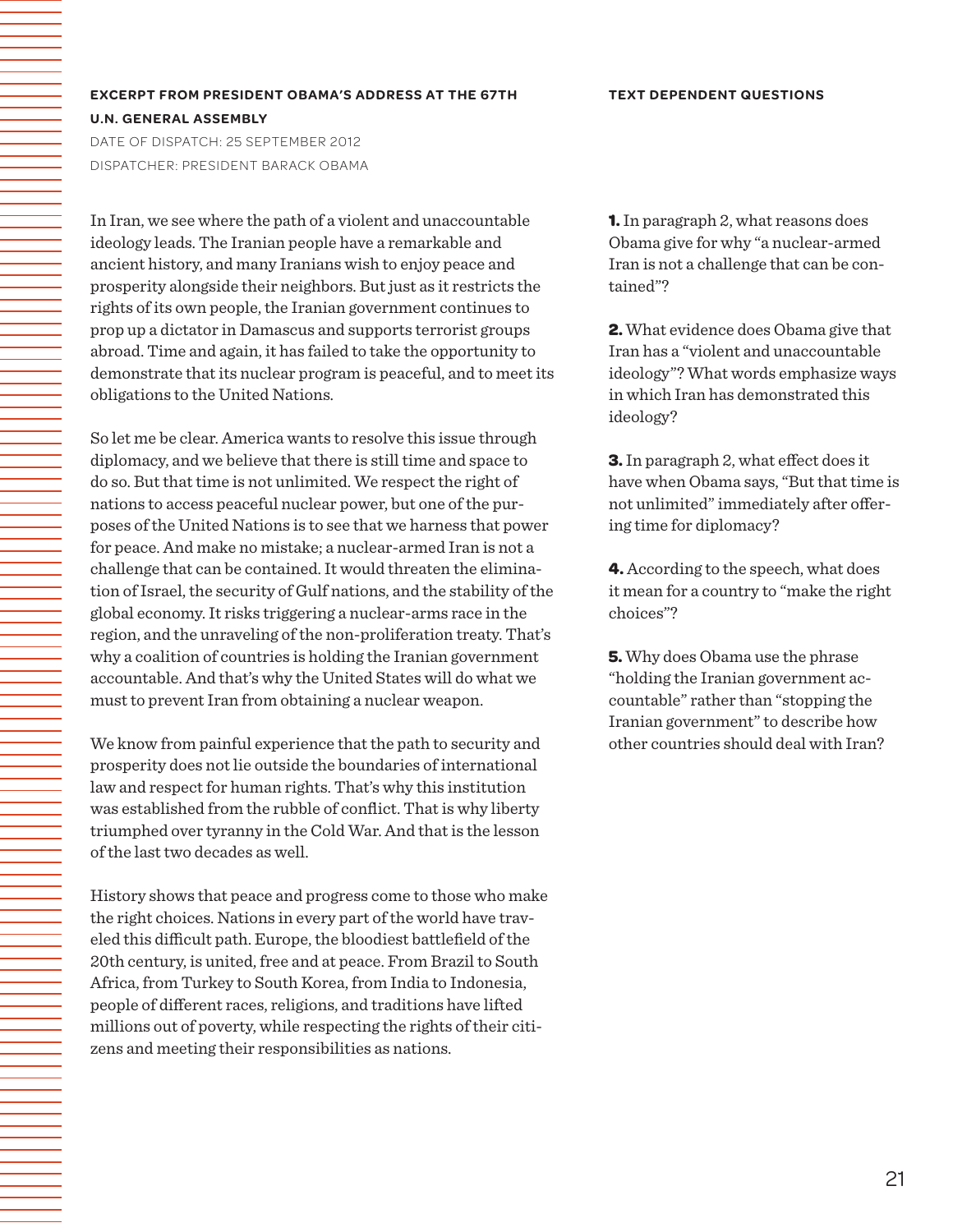# **Continued Learning**

After playing this game, we hope you are inspired to learn more about games and learning.

Below is additional information to support you in continuing to build and share your own learning.

#### **We want to hear from you**

We want to hear from you about your experience with this game and game pack.

What worked well? What would you do differently next time you play the game?

We welcome stories about how you uses this game in your classroom.

#### **We want you to learn more**

If you are interested in learning more, please visit these following websites:

**Institute of Play** www.instituteofplay.org

**Quest to Learn, NYC** www.q2l.org

**CICS ChicagoQuest** www.chicagoquest.org

### **We want you to share these resources**

This resource is free and we want you to share it with others. When you do use and share it, please know this resource is licensed under a Creative Commons license.

#### **Attribution-NonCommercial-ShareAlike**

#### **CC BY-NC-SA**

This license lets others remix, tweak, and build upon your work non-commercially, as long as they credit you and license their new creations under the identical terms.



To view a copy of this license, visit Creative Commons  $\square$ 

#### **We want to thank our partners**

This game pack is a result of collaborative work done over the past years between Institute of Play, Quest to Learn, and CICS ChicagoQuest.

# **We also offer other educator**

#### **resources**

#### **Q School Design Pack**

This pack highlights ten innovative components of the Quest school model.

#### **Q Curriculum Design Pack**

This pack provides tools and methods for you to use to design game-like curriculum.

#### **Q Games and Learning Design Pack**

This pack provides tools and methods for you to use to modify and design games for your classroom.